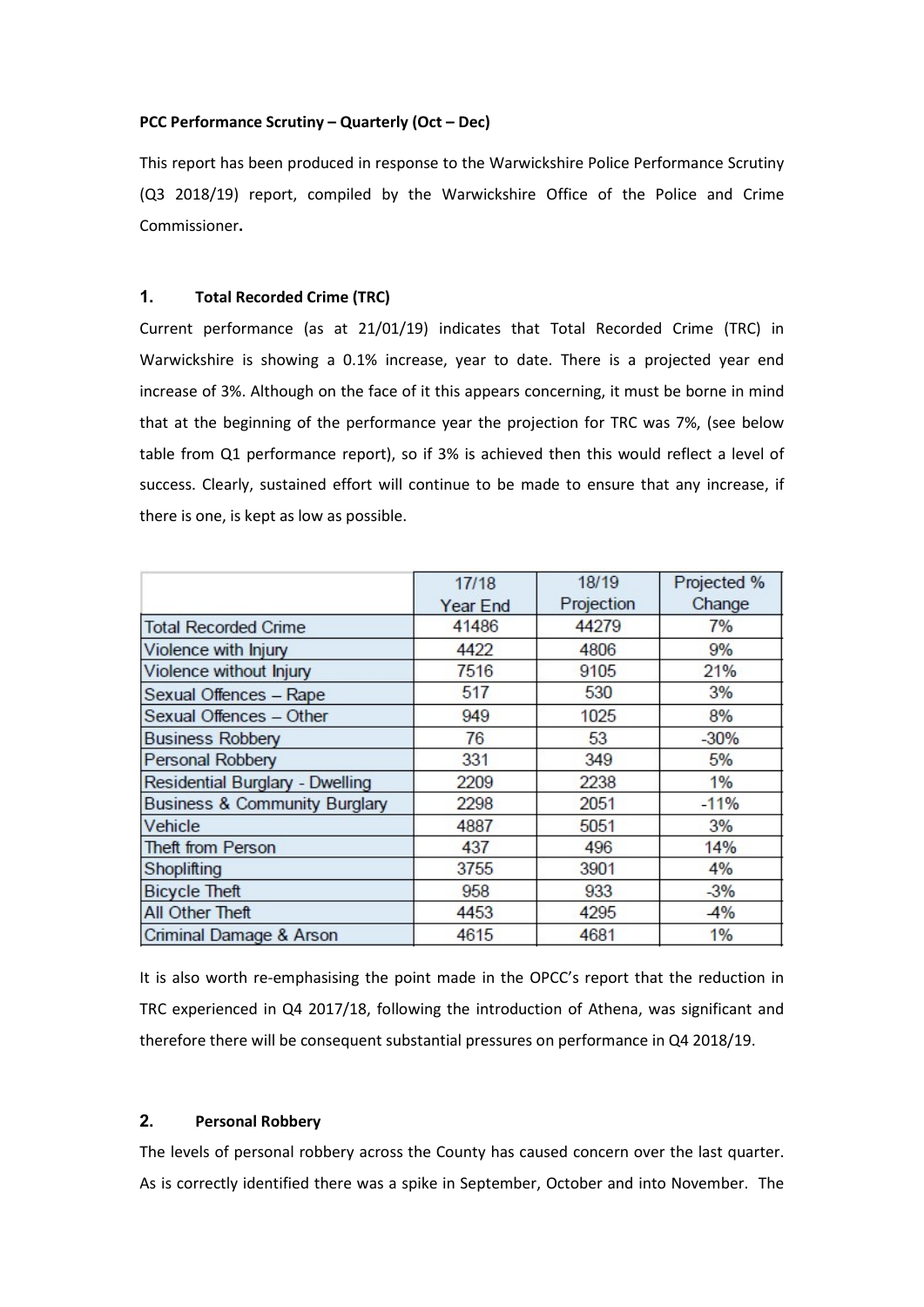volumes for this type of offence remain relatively low so small variations can show as significant swings in percentage terms. The average rate is 37 offences a month, and volumes peaked at 56 in November and then, as a result of targeted activity and a number of arrests, has fallen back to 41 in December. The end of year projection for robbery remains higher than expected and this will remain a key area of focus for us as we move through Q4.

### 3. Violence without Injury

Violence without injury is a significant driver for TRC and represents the largest crime category. At the beginning of the year (as per above table) we were projecting an increase of 21%. This is now showing at 19% so represents an improvement on projections over the first three quarters. This crime category is also particularly susceptible to improvements in Crime Data Integrity (CDI) (i.e. better recording) and our sustained drive towards improving our response to Domestic Abuse. For example, improvements in recording in this category have been seen as a result of better DASH risk assessments and compliance. We will continue to monitor but this is not an area of significant concern.

### 4. Absence Management

Police officer and staff absence continues to be a concern for the force and is above the preferred level. That said, police officer absence remains below the same period last year and police staff absence is at a similar level.

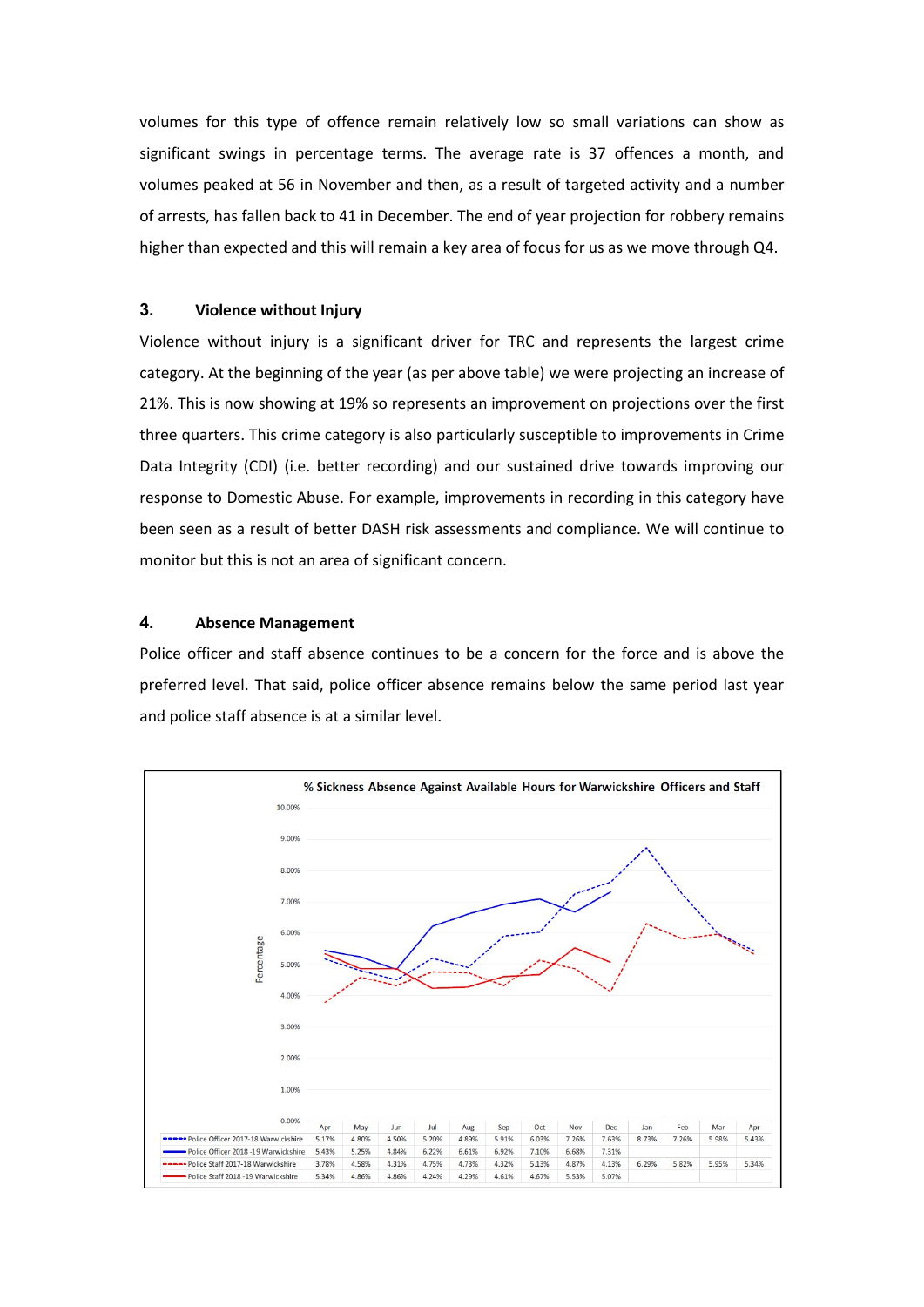The most recent data does suggest an improving picture for both officers and staff and we would expect to see this continue into the spring.



Warwickshire Sickness - Days Lost

There are a range of H&WB activities planned throughout 2019 as part of the year of Health and Wellbeing and it is important to recognise that some forces who have done similar things see a short term increase in absence levels. This is as a result of health screening initiatives and mental health awareness sessions. However, the aim is to then realise a sustainable medium and long term position where the underlying absence rate is at a reduced level.

### 5. Outcomes

Warwickshire Police recognise that, since the implementation of Athena, Outcome rates have reduced and have not recovered to pre-Athena levels. There are a variety of factors that impact upon outcome rates including investigation quality, crime recording (CDI), demand, skills, shift patterns and resource levels. In attempting to improve outcome rates a number of actions have been taken including sergeant investigation training, removing demand from Patrol, and the implementation of the Incident Progression Team and Investigative Support Team. These have undoubtedly had a positive impact but the challenge remains that as our crime recording continues to improve, and especially in relation to lower level, volume crime, the proportion of those crimes that are 'nondetectable' increases which in turn impacts upon our outcome rates.